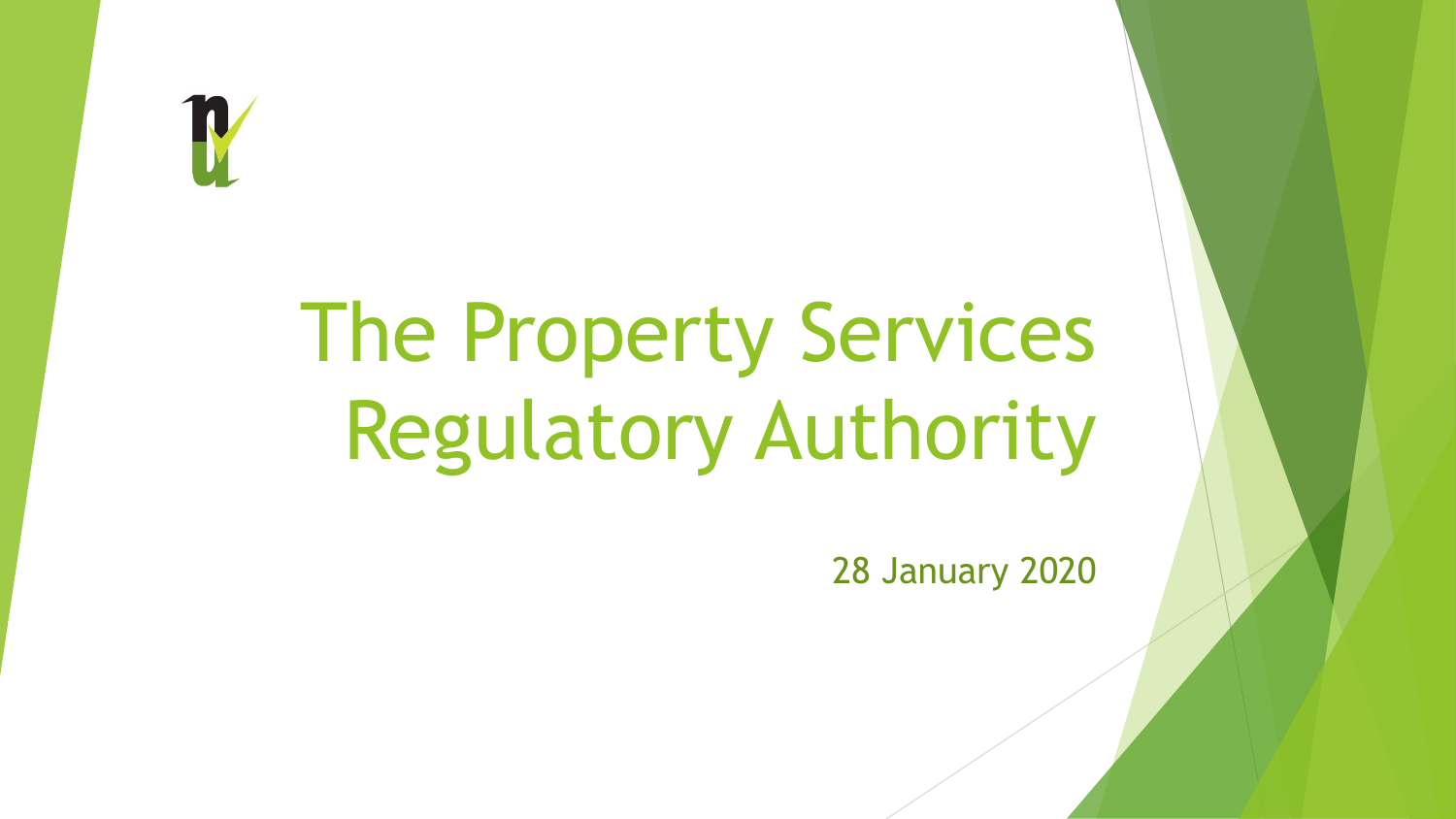## Overview of the Property Services Regulatory Authority

- Established on a statutory basis 3 April 2012
- Offices in Navan, Co. Meath and Bishop's Square, Dublin
- Units: Licensing, Audits, CPD, AML, Complaints, Commercial Leases, Corporate Services, Communications and Governance.
- Agency under the remit of the Department of Justice and Equality
- Board of the Authority
- Number of licensees: 1,904 employers

3,952 employees 5,856 total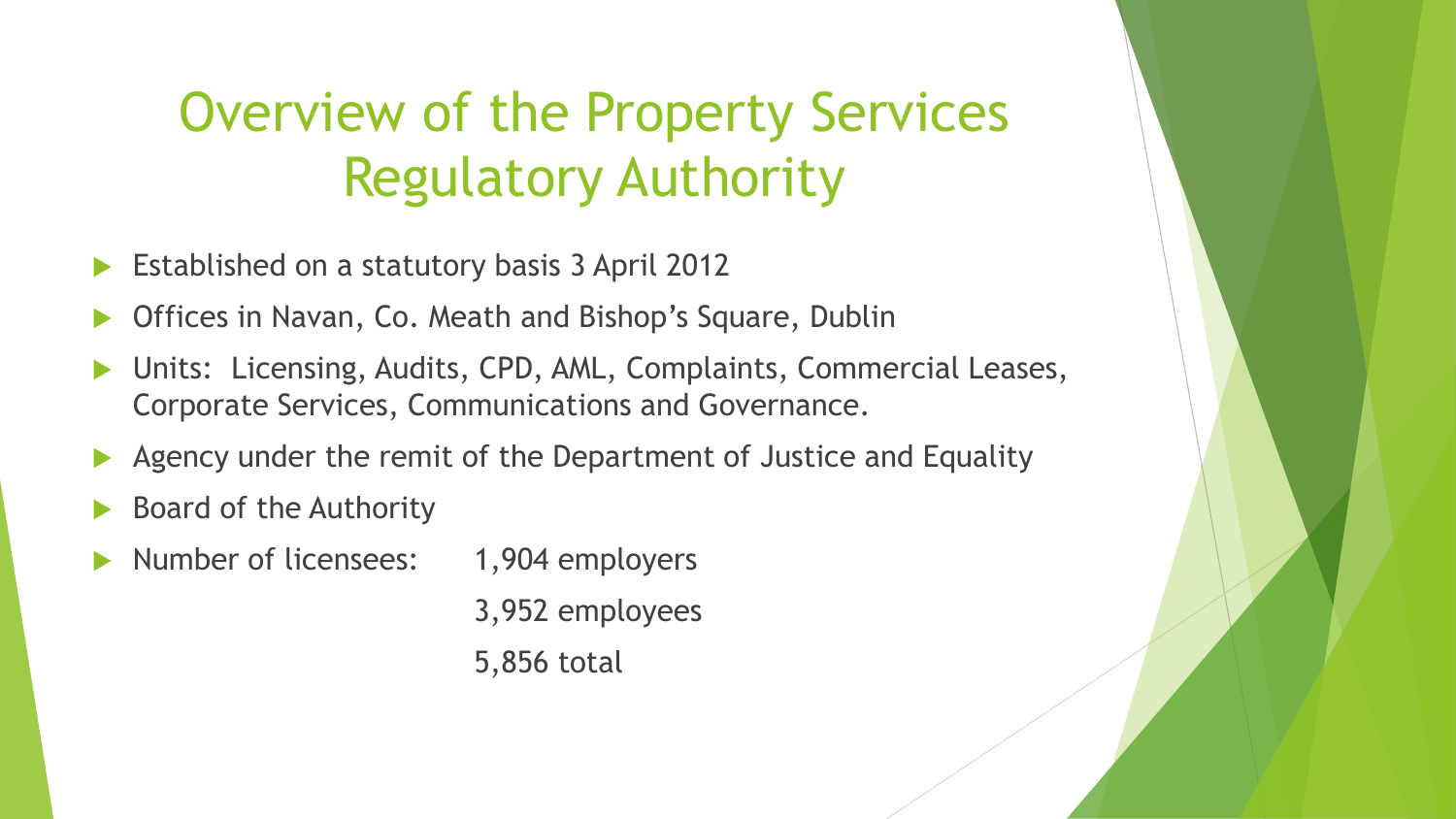## Licence Types

- **Four Licence types**
- A. The auction of property other than land
- B. The purchase or sale, by whatever means, of land
- C. The letting of land
- **D. Property Management Services**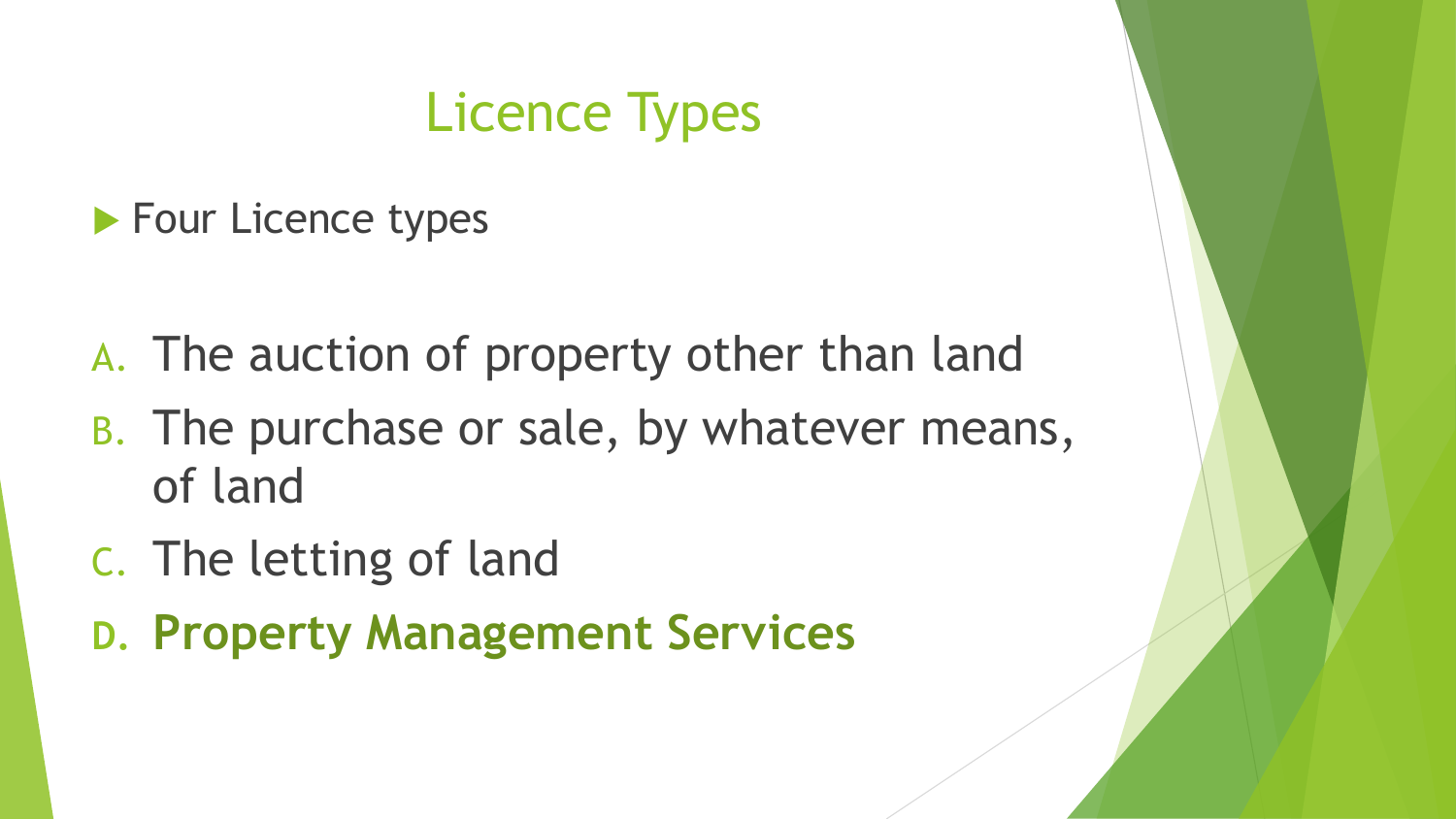#### Who needs to be licensed

- All businesses i.e. Companies, Partnerships, Sole Traders and Independent Contractors who provide property services as defined by the Property Services (Regulation) Act 2011 (the Act).
- **Principal Officers e.g. directors, partners,** managers, company secretary's and employees who provide property services as defined by the Act.
- **Management Agents**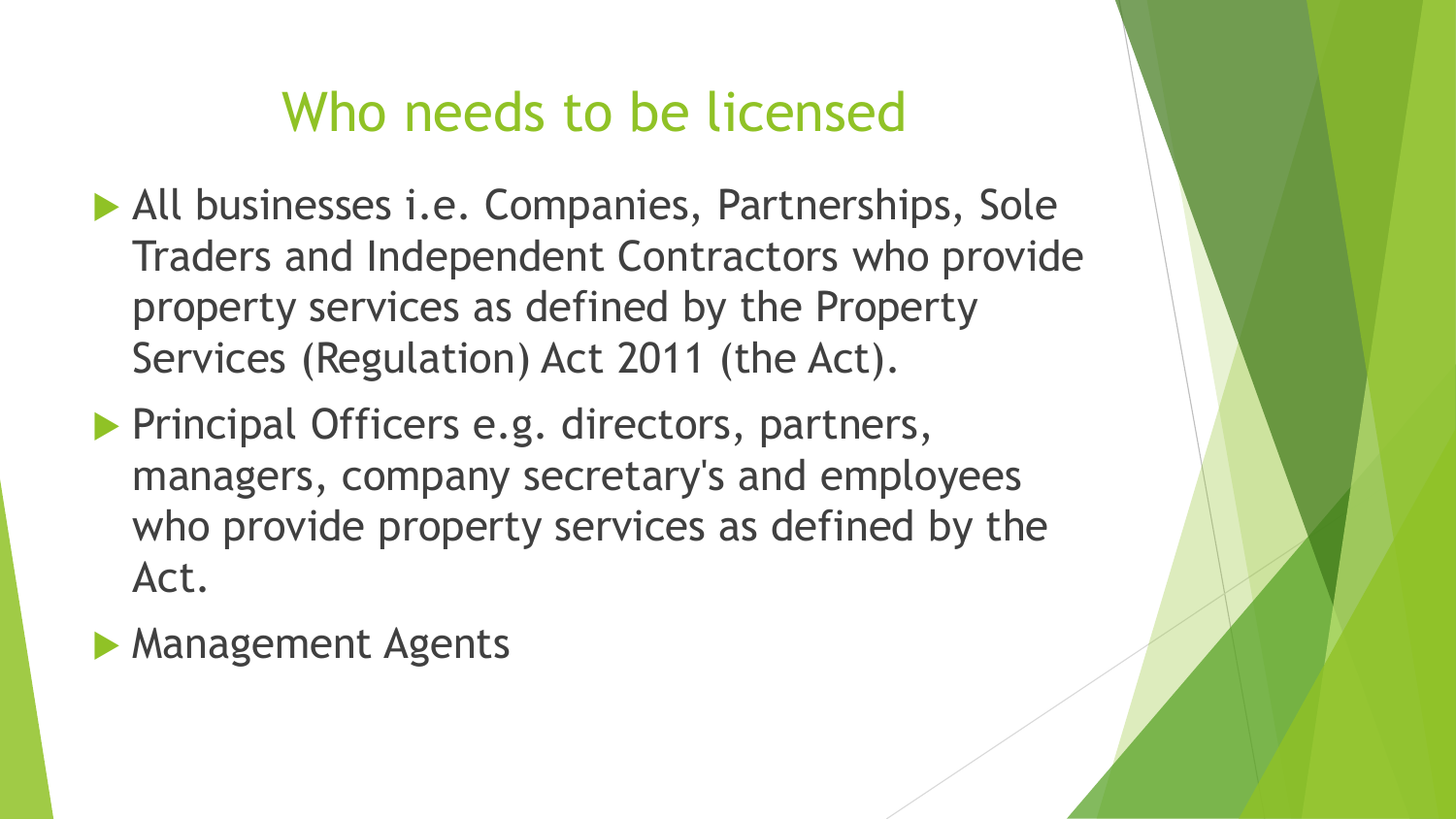#### Licensing Requirements

- ▶ Application Forms Online applications for new licensees
- **Payment of Licence and Compensation Fund fee** online
- ▶ Credit card size licence issue for employees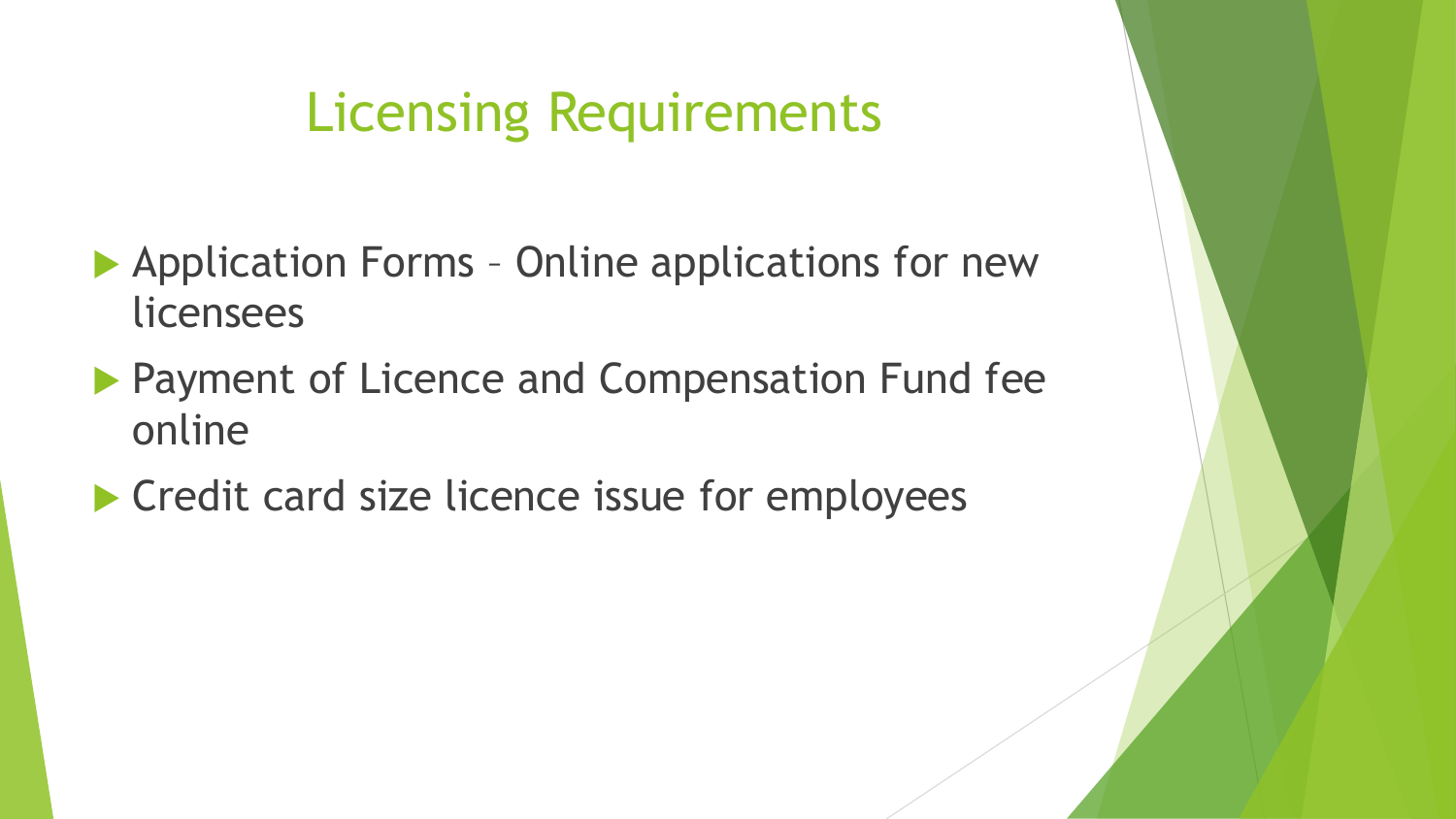#### Individual Applications

- Evidence the applicant meets the minimum qualification requirements under the Property Services (Regulation) Act 2011 (Qualifications) Regulations 2012 S.I. 181 of 2012 as amended by the (Qualifications)(Amendment) Regulations 2015 S.I. 456 of 2015.
- **Passport sized photograph.**
- Licence fee of €100.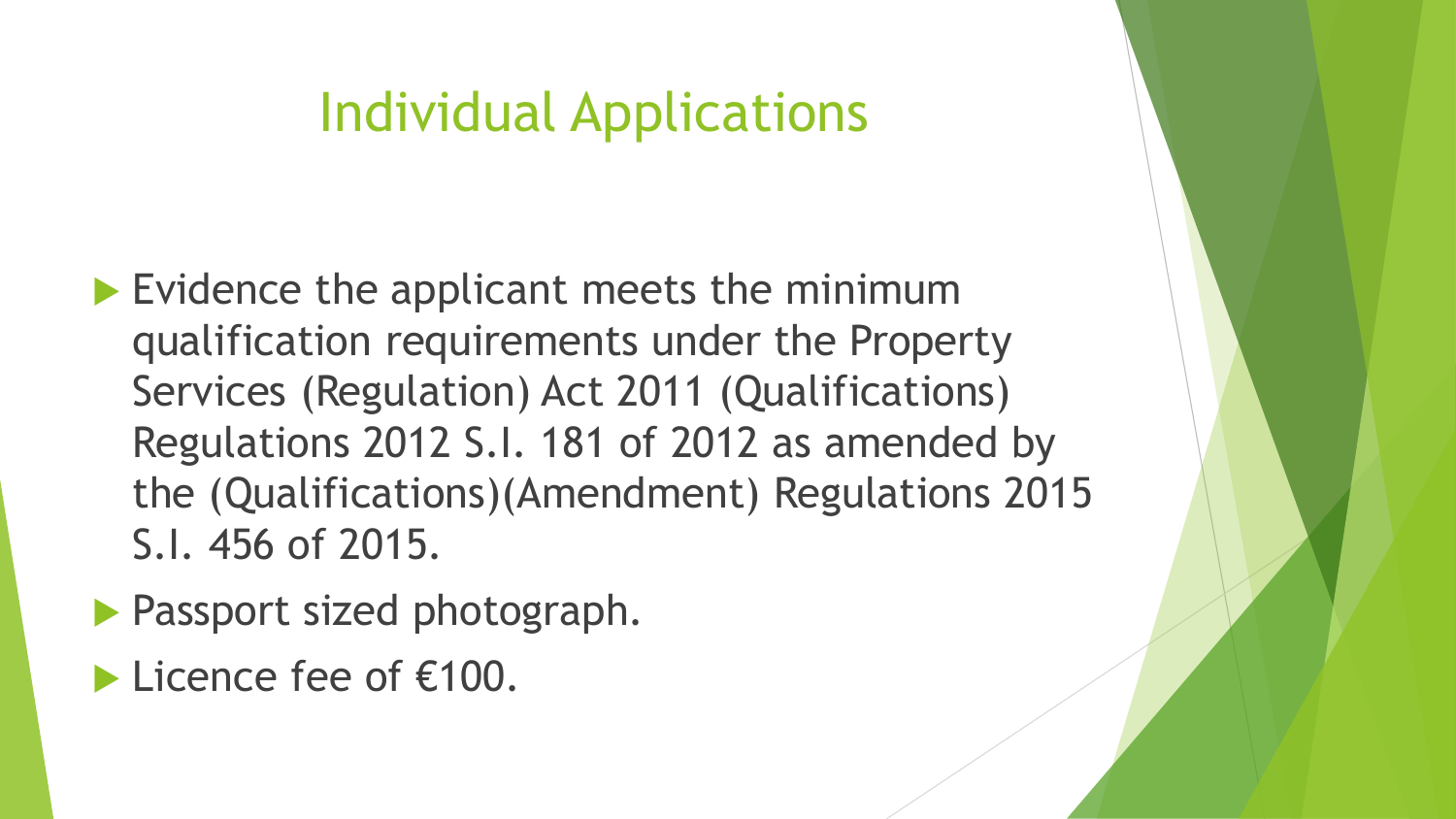#### Issuing of Licence

**Licence duration is one year from date of issue.** 

- ▶ Credit Card sized Identification Card is issued to each individual licensed which includes name of their employer, licence types issued and expiry date of the licence. Card must be produced on request.
- A principal officer and employee can only be licensed for services for which their employer is licensed.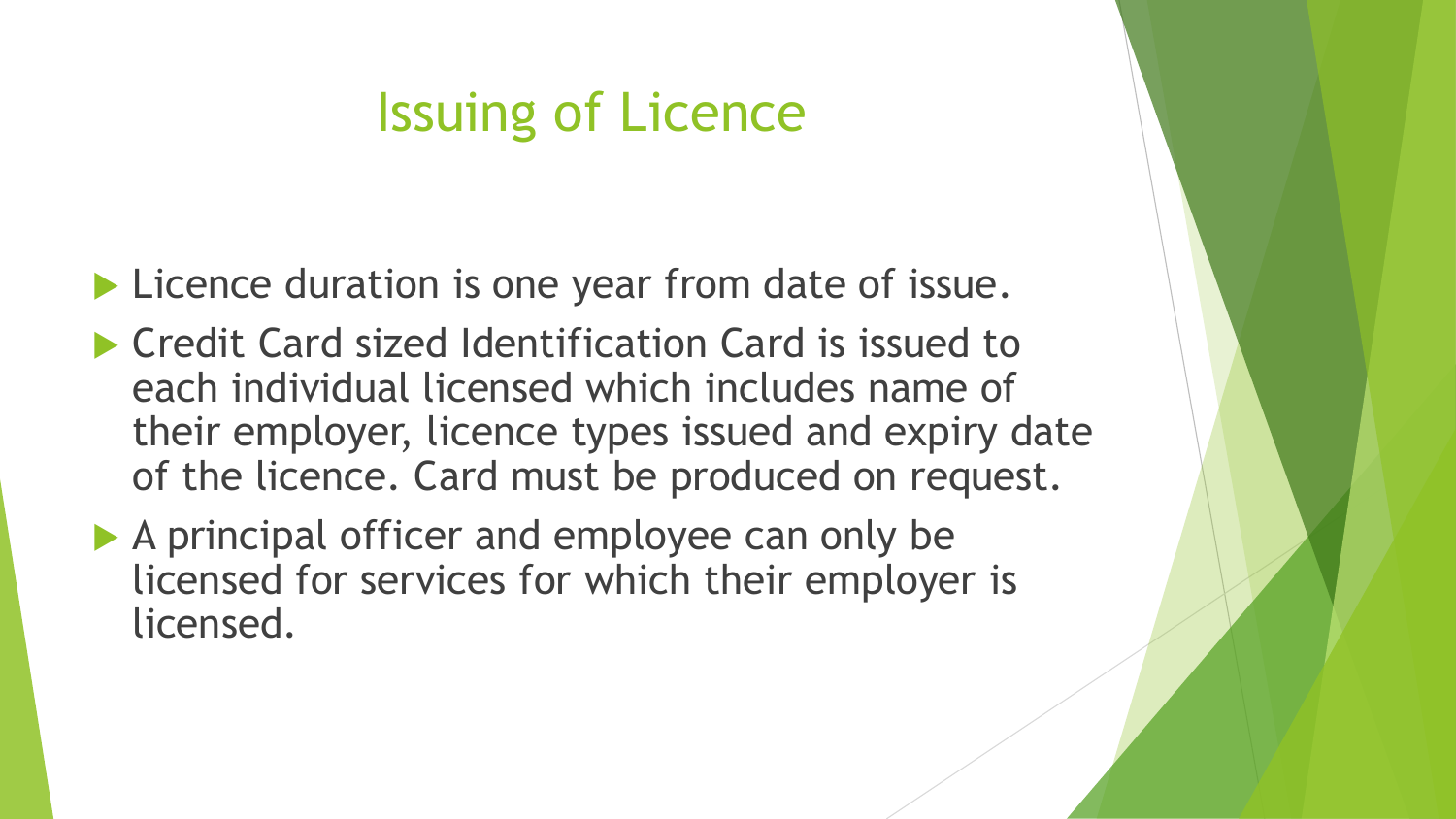#### Public Registers

Register of Licensees

**Property Price Register** 

Commercial Leases Register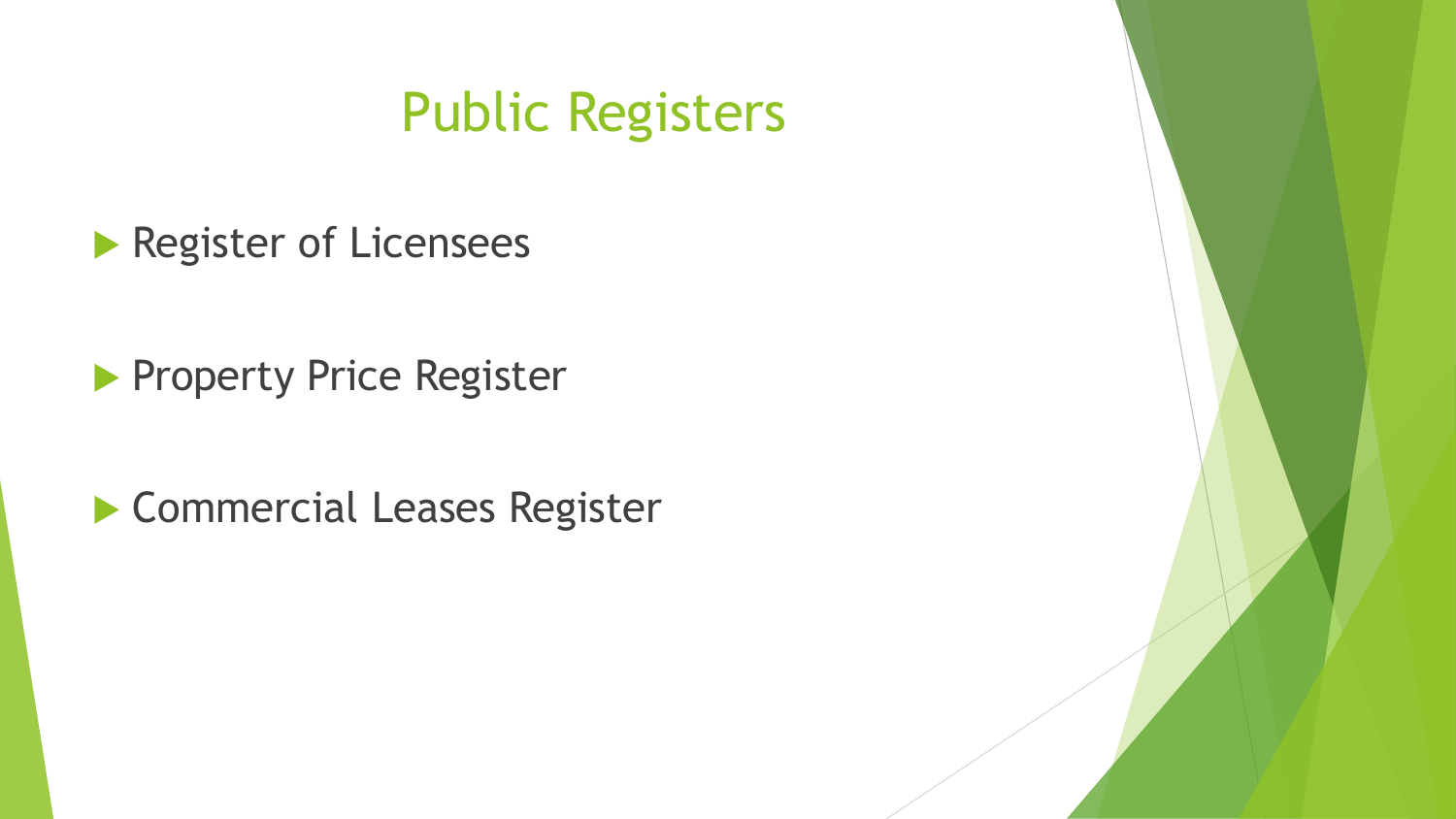#### The PSRA has established the following Public Registers



**Property Services Providers Registers** 



**Residential Property Price Register** 



**Commercial Leases Register** 

Commercial Leases Register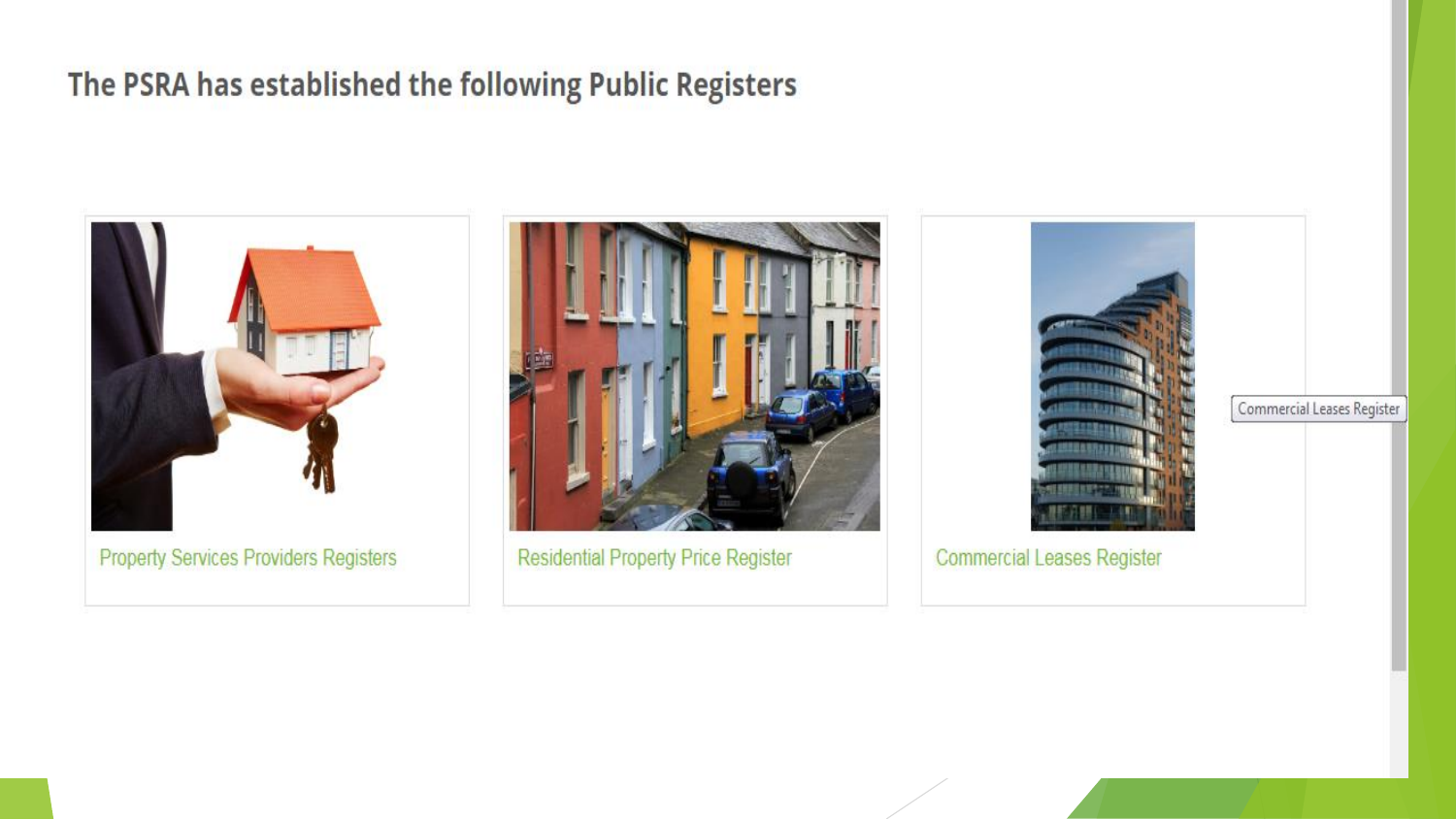#### Register of Licensee's

▶ Authority publishes Register of Licensed Providers in accordance with Section 29 of the Act on website [WWW.PSR.IE](http://www.psr.ie/)

The Register contains the name of all licensee's, trading name if one applicable, services licensed for, expiry date of licence, county where business/employer is located and class of provider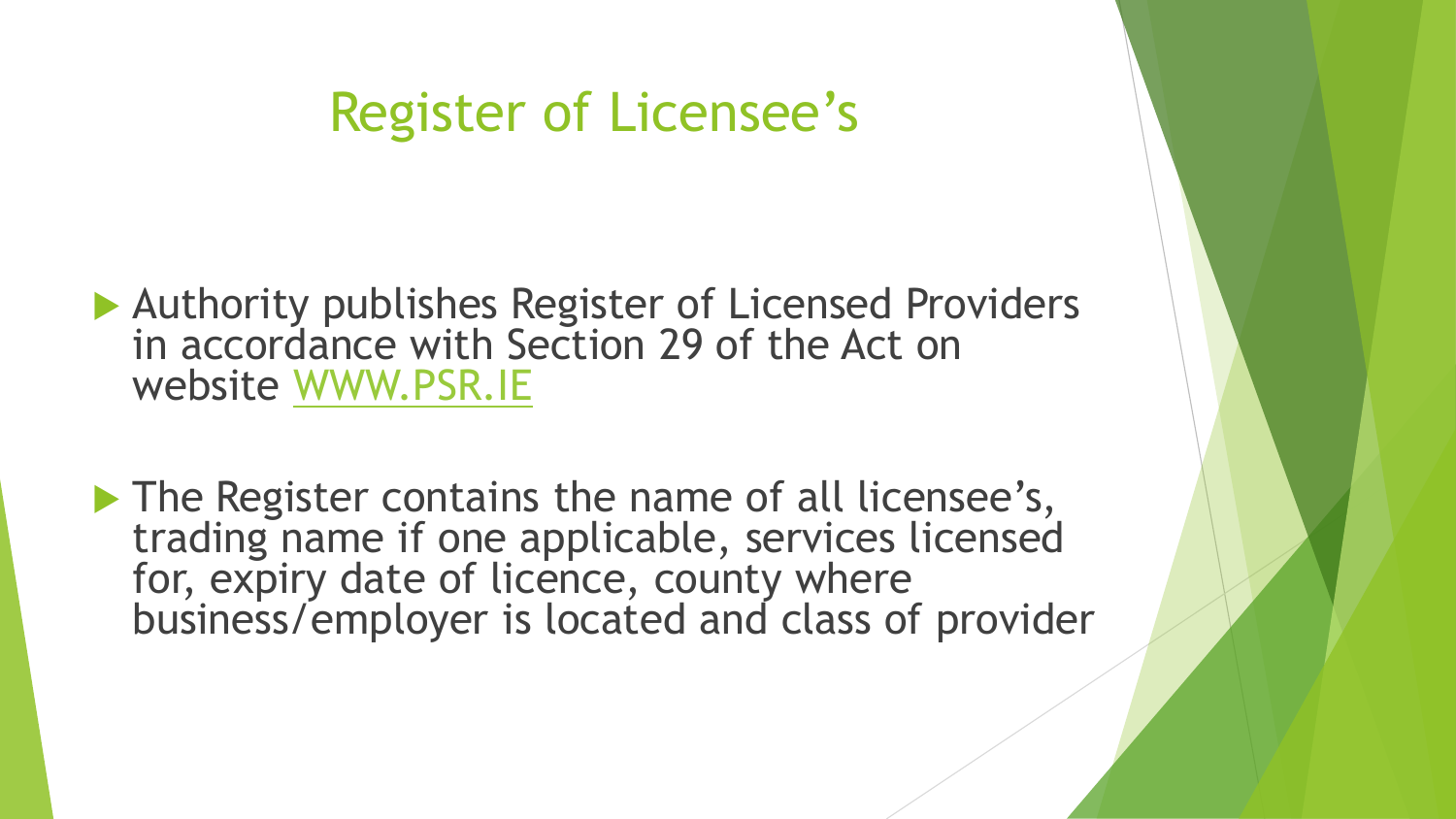#### **Current Licence Holders -**

#### Register Compiled 24 January 2020

#### Register of persons entitled to provide property services.

"Licence Type" in the far right column relates to the Property Service which the Licensee is licensed to provide. There are four different types, namely:

Licence Type A - The Auction of Property other than Land Licence Type B - The Purchase or Sale, by whatever means, of Land

Licence Type C - The Letting of land

Licence Type D - Property Management Services

**NOTES** 

The legal definition of "land" is wide and includes buildings or structures of any kind on land.

Property Management Services means the management of a Multi-Unit Development on behalf of a Management Body. It does not mean the

\*\*Licensees with an expiry date in the past are permitted to provide property services pending a decision on their licence renewal application.

| <b>County</b> | <b>Licence No</b> | <b>Licensee Details</b>        | <b>Address</b>                                      | <b>Trading Name</b>      | <b>Class of</b> | <b>Licence Expiry</b> | Licence                             |
|---------------|-------------------|--------------------------------|-----------------------------------------------------|--------------------------|-----------------|-----------------------|-------------------------------------|
|               |                   |                                | $\overline{\phantom{a}}$                            | $\overline{\phantom{a}}$ | Provide $\sim$  |                       | <b>Type</b> $\mathbf{\overline{*}}$ |
| <b>Dublin</b> | 004005-007559     | Mr. Jerome O'Connor            | Mansard Property                                    |                          | Director        | 10/01/2020**          | [BI[CI][D]                          |
|               |                   |                                | Consultants Limited 131                             |                          |                 |                       |                                     |
|               |                   |                                | Booterstown Ave Blackrock                           |                          |                 |                       |                                     |
|               |                   |                                | Co. Dublin A94XN24                                  |                          |                 |                       |                                     |
| Dublin        | 004012            | Cambridge Construction &       | :   51 Hollybrook Road Clontarf                     |                          | Company         | 12/07/2020            | [D]                                 |
|               |                   | Property Management            | Dublin 3 Co. Dublin D03                             |                          |                 |                       |                                     |
|               |                   | Limited                        | <b>HP78</b>                                         |                          |                 |                       |                                     |
| Dublin        | 004012-007592     | Mr. Liam O Farrell             | Cambridge Construction &                            |                          | Director        | 12/07/2020            | [D]                                 |
|               |                   |                                | Property Management                                 |                          |                 |                       |                                     |
|               |                   |                                | Limited 51 Hollybrook Road                          |                          |                 |                       |                                     |
|               |                   |                                | Clontarf Dublin 3 Co. Dublin                        |                          |                 |                       |                                     |
|               |                   |                                | D03 HP78                                            |                          |                 |                       |                                     |
| <b>Dublin</b> | 004032            | Dillon Marshall Property       | 212 Harolds Cross Harolds                           |                          | Company         | 17/01/2021            | [D]                                 |
|               |                   | Management Limited             | Cross Road, Co. Dublin D6W                          |                          |                 |                       |                                     |
|               |                   |                                | AE10                                                |                          |                 |                       |                                     |
| Dublin        | 004032-007615     | Mr. Adam Marshall              | <b>Dillon Marshall Property</b>                     |                          | Director        | 17/01/2021            | [D]                                 |
|               |                   |                                | Management Limited 212                              |                          |                 |                       |                                     |
|               |                   |                                | Harolds Cross Harolds Cross                         |                          |                 |                       |                                     |
|               |                   |                                | Road, Co. Dublin D6W AE10                           |                          |                 |                       |                                     |
| Dublin        | 004033            | <b>Farley Property Limited</b> | Lioscarron House, 32 Dale                           |                          | Company         | 10/05/2020            | [A],[B],[C]                         |
|               |                   |                                | Road, Kilmacud Stillorgan                           |                          |                 |                       |                                     |
|               |                   |                                | Co. Dublin A94 V6F2                                 |                          |                 | 10/05/2020            |                                     |
| Dublin        | 004033-007631     | Mr. Graham Farley              | <b>Farley Property Limited</b>                      |                          | Director        |                       | [A][B][C]                           |
|               |                   |                                | Lioscarron House, 32 Dale                           |                          |                 |                       |                                     |
|               |                   |                                | Road, Kilmacud Stillorgan                           |                          |                 |                       |                                     |
| <b>Dublin</b> | 004040            | <b>CCEM</b>                    | Co. Dublin A34 W318<br>3 Castlemoyne Balgriffin Co. | Christine Cullen         | Company         | 07/02/2020            | [AL[BL[CL[D]]]                      |
|               |                   |                                | Dublin D13 R796                                     | Property                 |                 |                       |                                     |
|               |                   |                                |                                                     | Consulting               |                 |                       |                                     |
| <b>Dublin</b> | 004040-007651     | Mrs. Christine Cullen.         | CCEM 3 Castlemoune                                  | Christine Cullen         | Director        | 07/02/2020            | [AL[BL[Cl,ID]]                      |
|               |                   |                                | Balgriffin Co. Dublin D13                           | Property                 |                 |                       |                                     |
|               |                   |                                | <b>B796</b>                                         | Consultina               |                 |                       |                                     |
| <b>Dublin</b> | 004043            | One Living Ltd                 | 65 Georges Street Upper                             | Haines Home              | Company         | 26/04/2020            | [A],[B],[C]                         |
|               |                   |                                |                                                     |                          |                 |                       |                                     |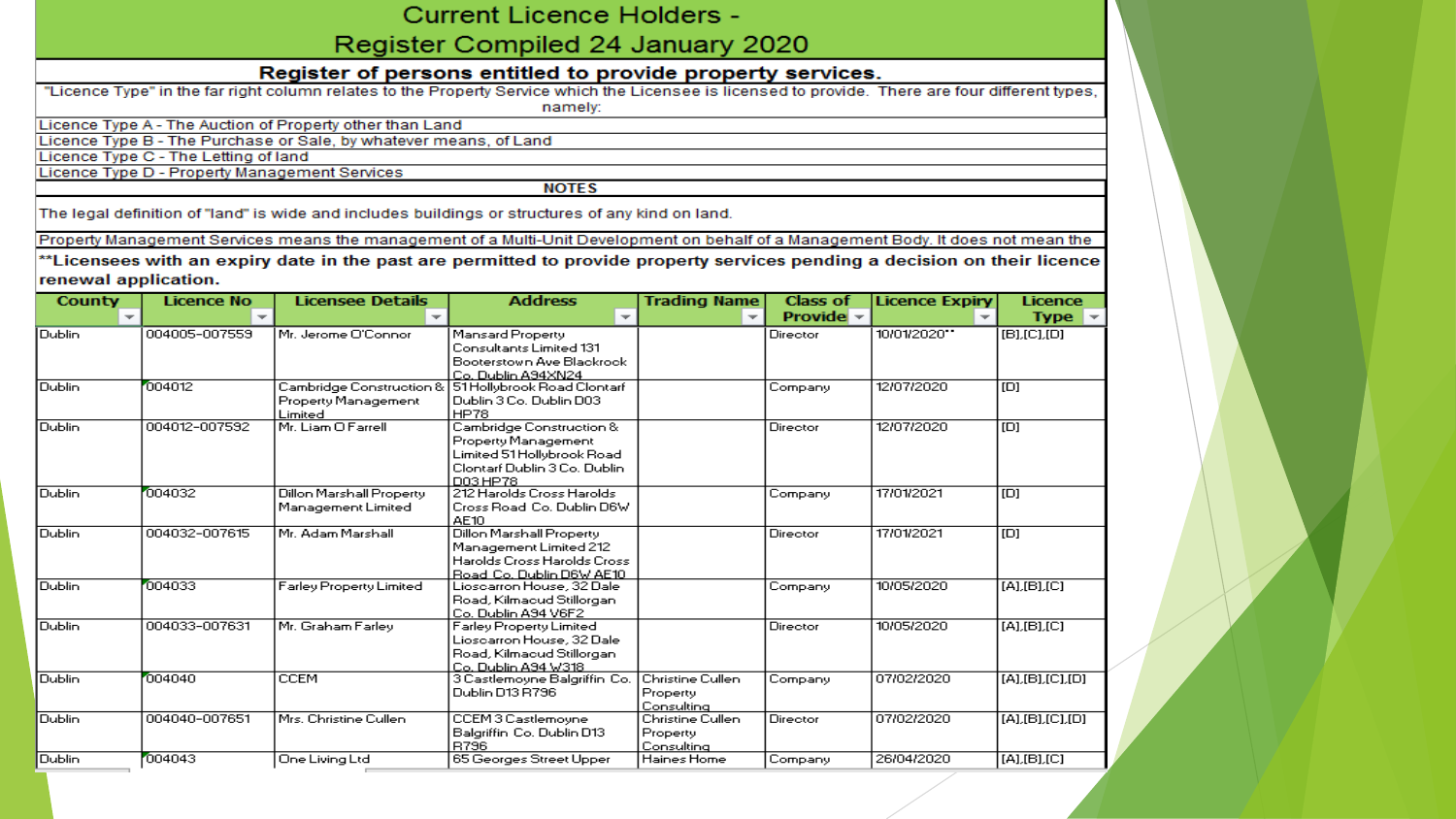#### **Letters of Engagement (LoE)/Property Services Agreement**

- The LoE is the signed contract between the licensee and their client
- **LoEs must contain the information as described in** Schedule 2 of the Act including:-
- $\div$  the property for which the service is being provided
- \* details of the services to be provided,
- $\div$  **the licensees' fee for providing the service,**
- how outlays (advertising, repairs) are to be paid
- any additional matters agreed with the client not in contradiction of Schedule 2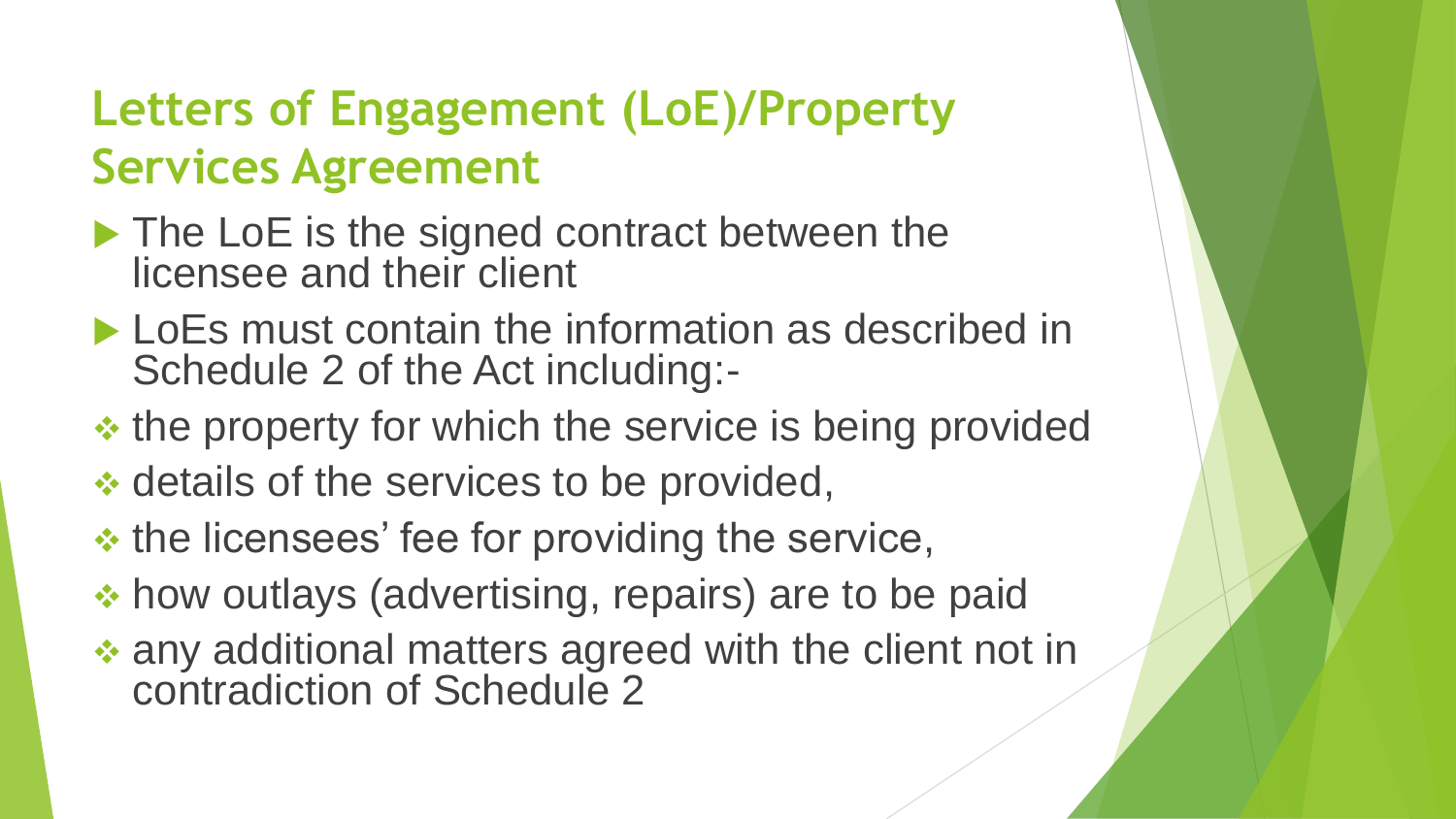## **LoE (cont.)**

- LoEs are required to be signed by both parties the licensee and the Client
- ▶ They must be signed within 14 days
	- Licensee has 7 days to issue
- If the Client does not sign the Letter of Engagement the licensee must not provide property services and advise the Client accordingly
- ▶ The Authority approves the use of E-Signatures (digital signature) for signing of documents including the LoE.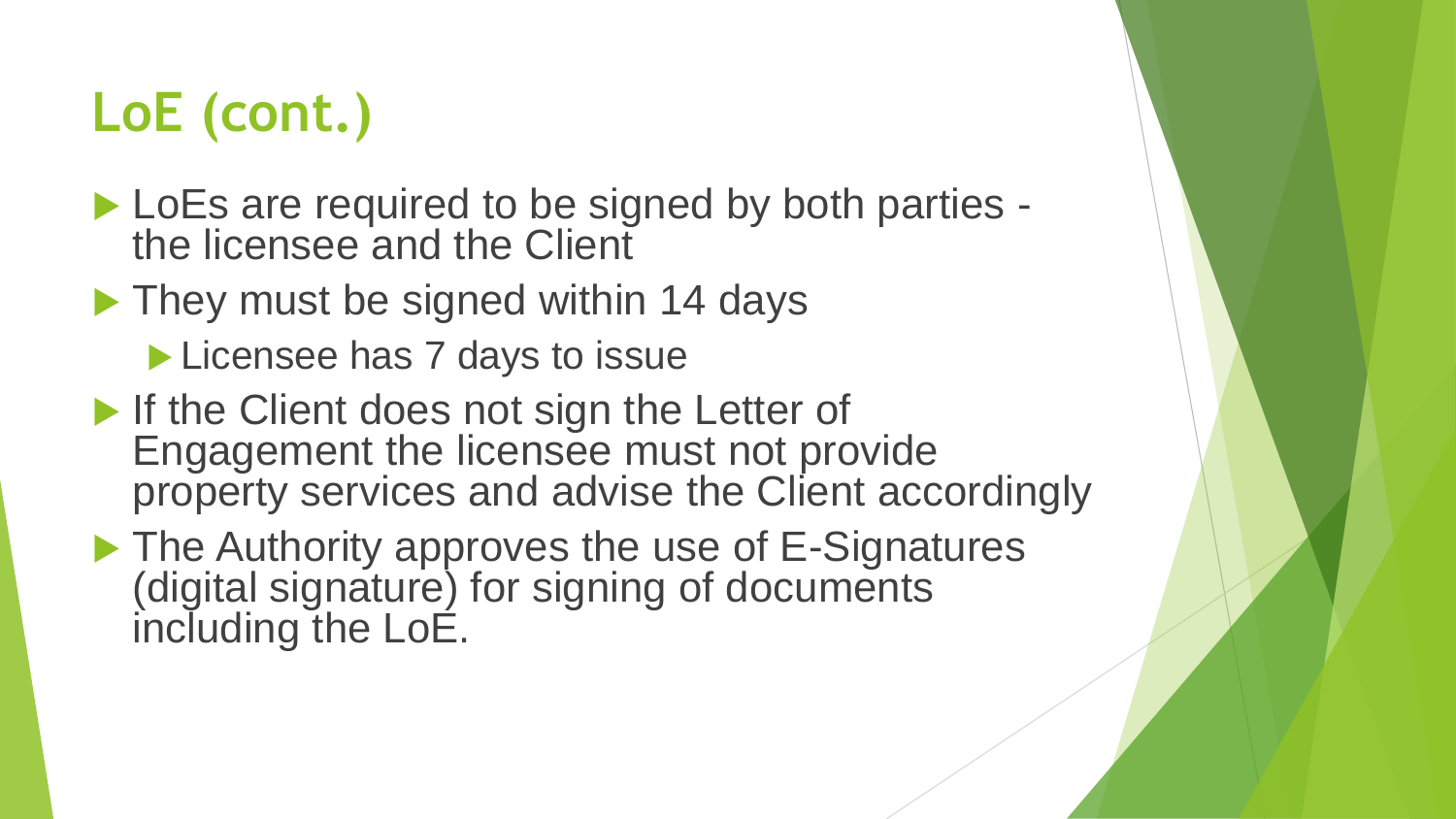## **Compliance Audit**

The Authority considers Audit inspections to have a dual purpose

- to identify breaches of the Property Services (Regulation) Act and Regulations made thereunder
- provide a means of engaging with licensees and driving compliance in delivering a consistent professional standard of service for all clients of property service providers.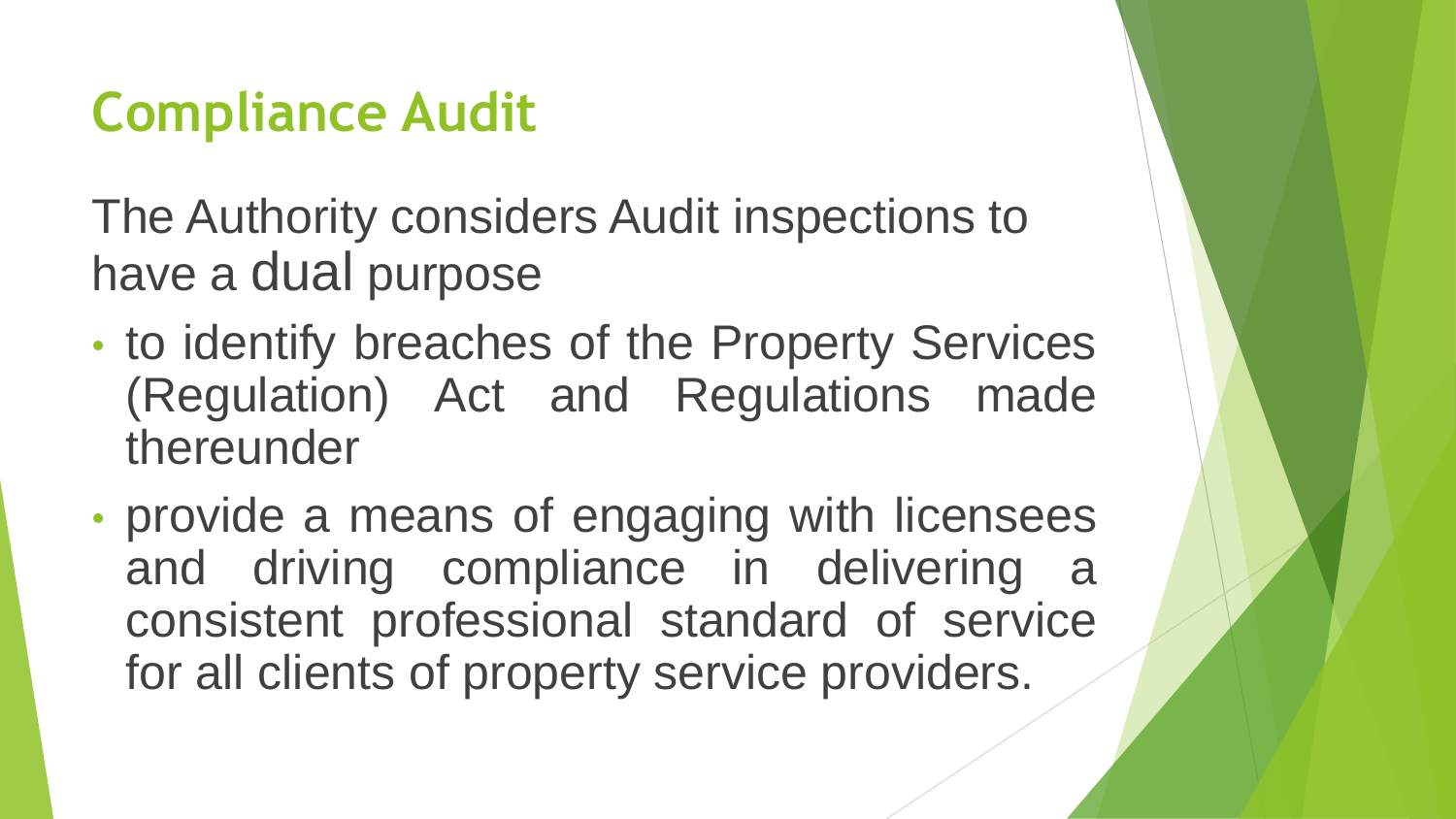#### **Client Account –V- Relevant Account**

Licensees required to hold Client Account

Management Agents – Relevant Account

- = OMC Bank Account
- = Service Charges and Sinking Fund
- = Who has access to Relevant Account
- = Role of OMC in managing account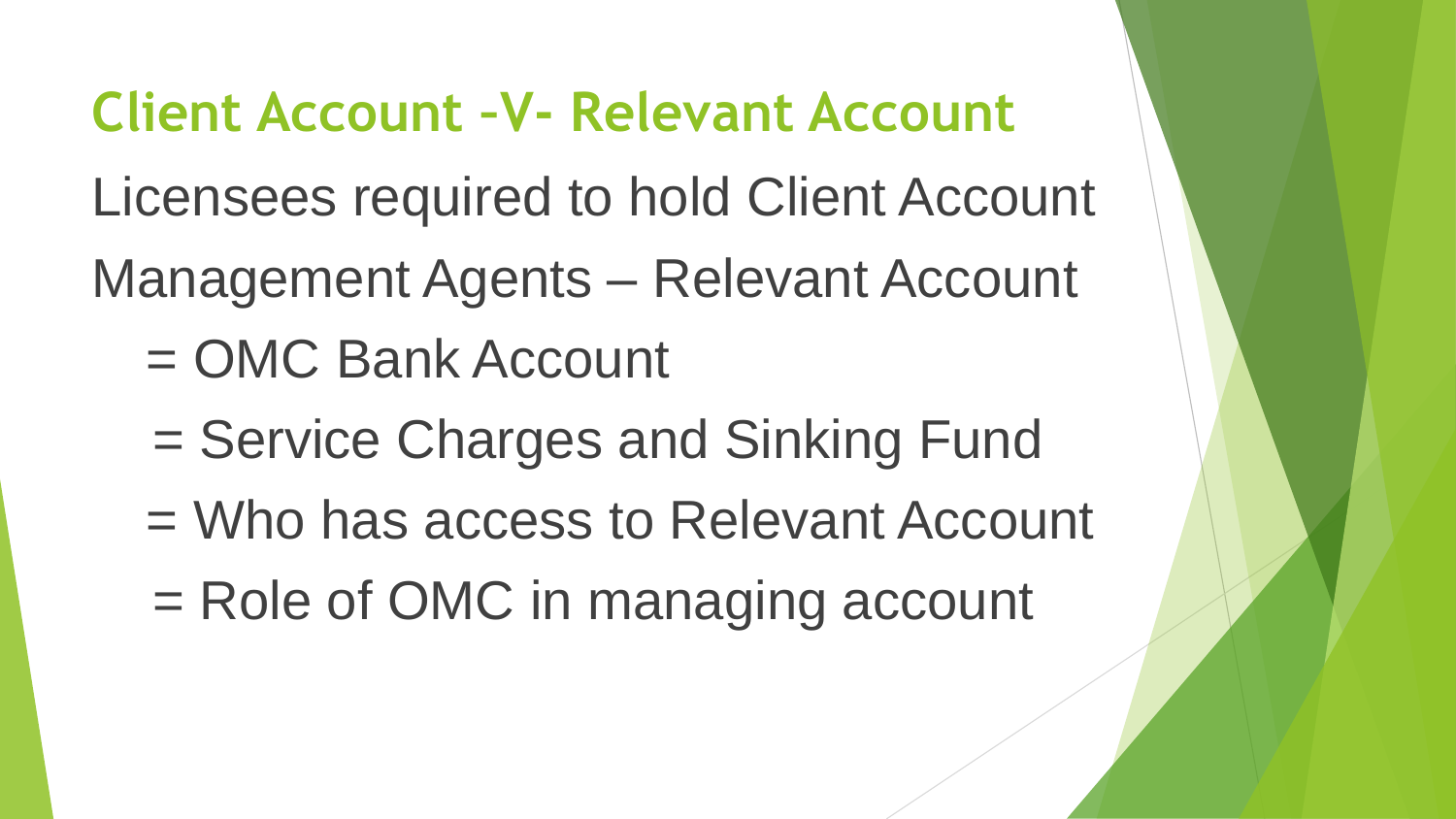### **Most Common Breaches Identified on Compliance Audits**

### ▶ Section 37: Non Display of Licence Number

#### ▶ Section 43: Letters of Engagement

▶ Breach of Client Moneys Regulations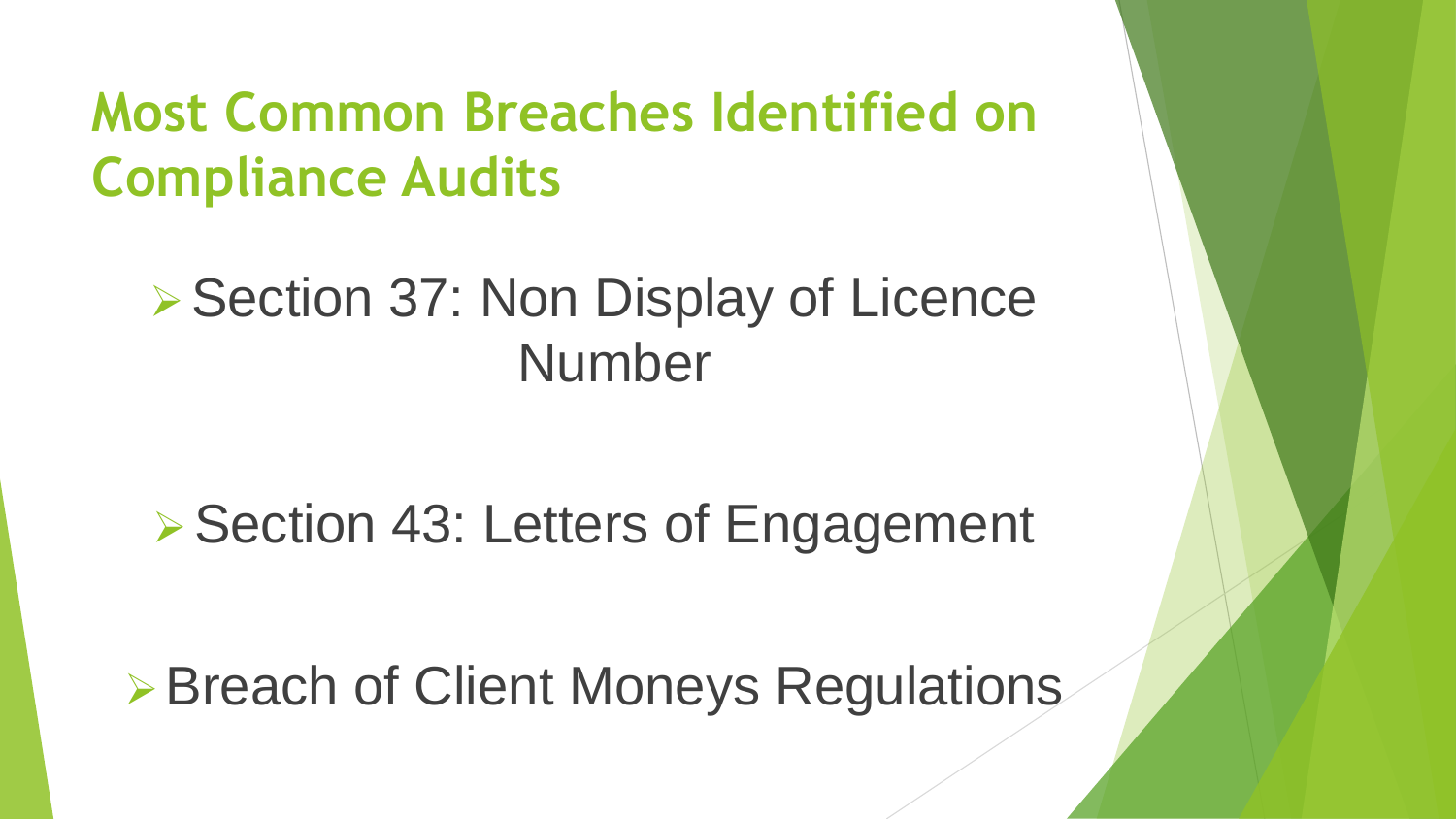### **Complaints**

- Mo Letter of Engagement
- **Indicensed Operators**
- **Retention of Monies**
- **Fees and Outlays**
- ▶ Client Account breaches
- ▶ Conflict of Interest
- **Poor Service Provision**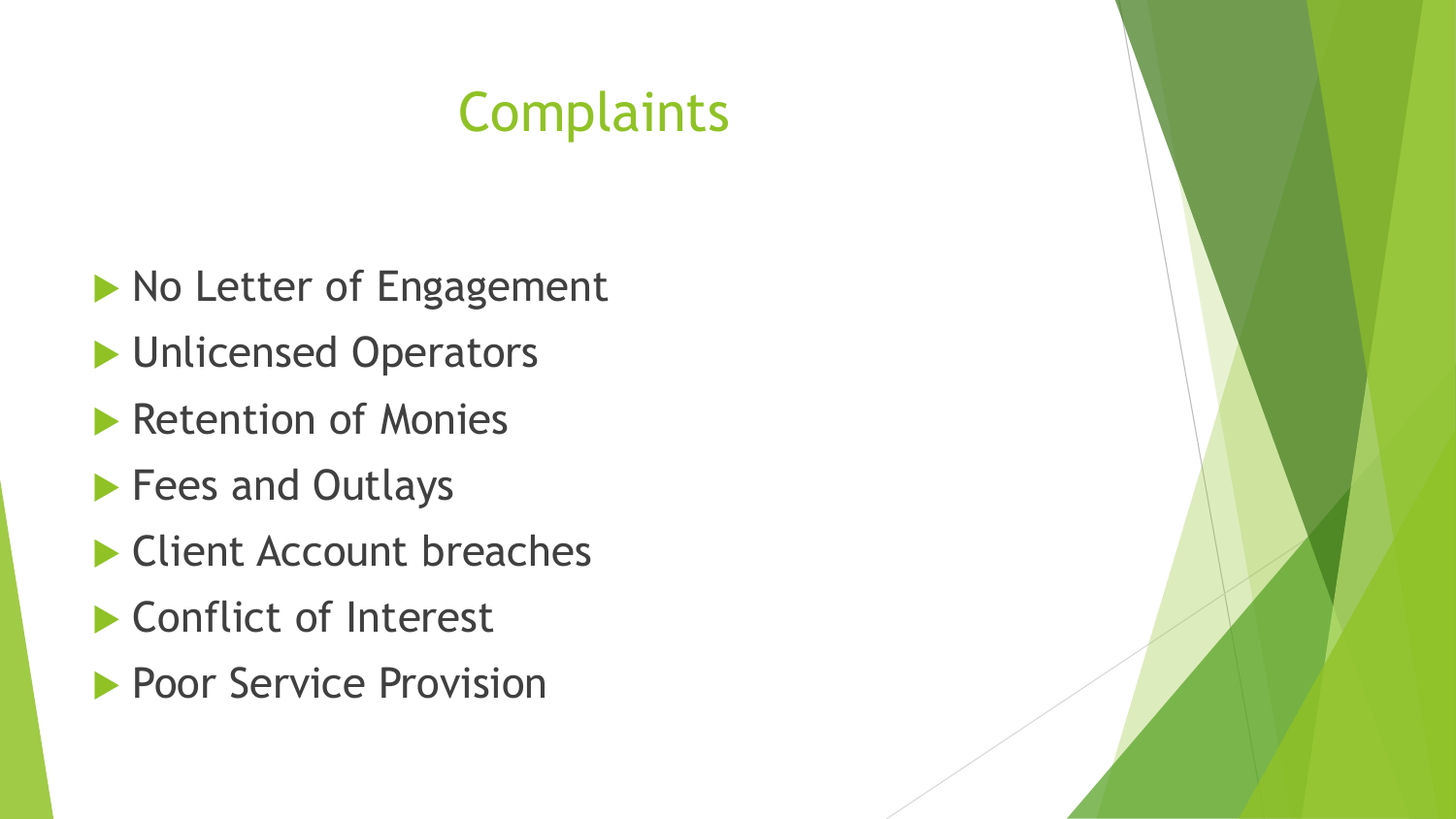### Compensation Fund

- **The Property Services Compensation Fund is in** place to compensate those who have been the victims of dishonesty by licensed property services providers. All licensees must make a contribution to the fund.
- ▶ Contribution from Business applicants is €200.
- ▶ Contribution from principal officers and employees is €50.
- ▶ The contribution to the Compensation Fund must be received before a licence can issue.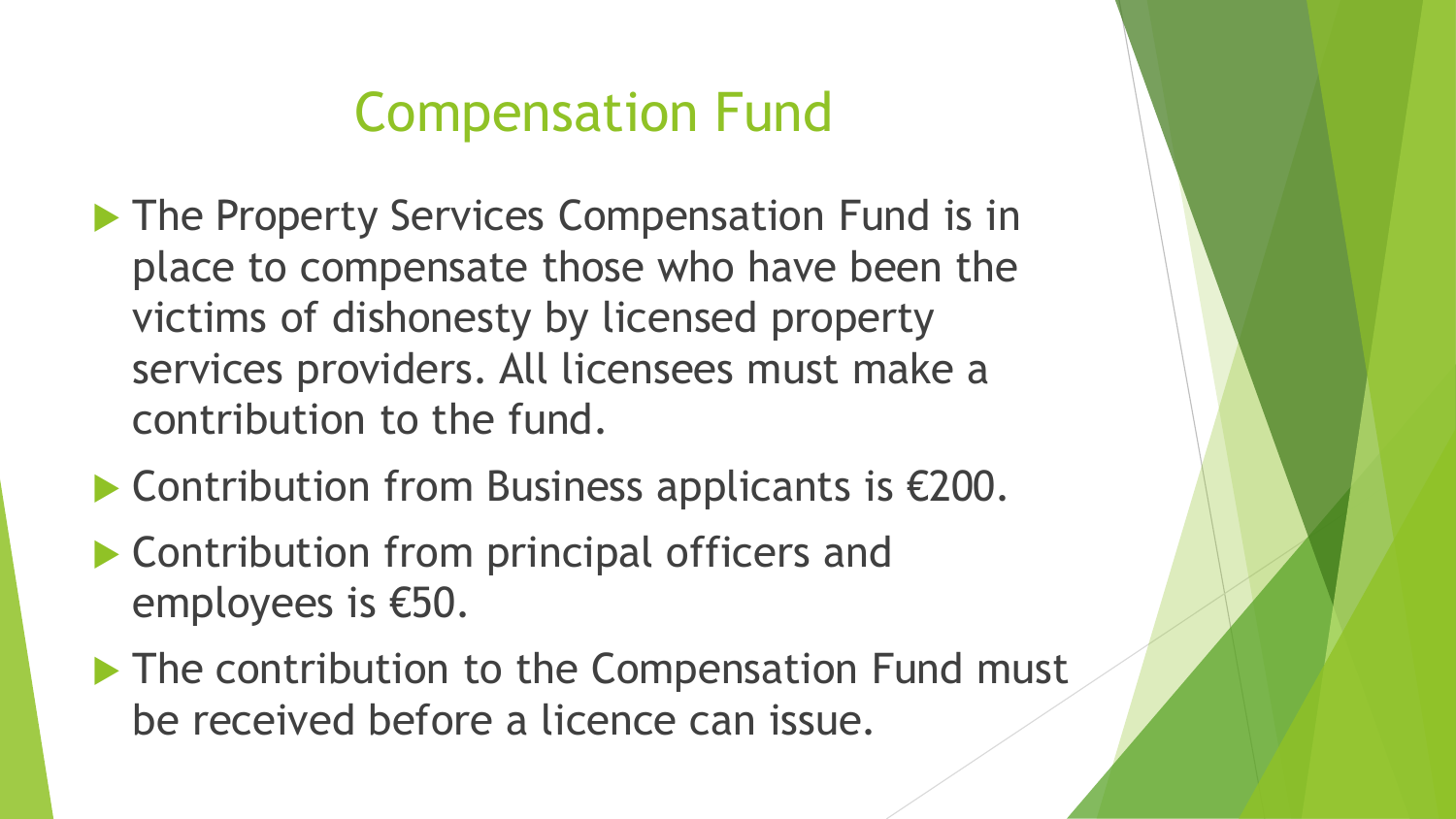#### New Statutory Instrument Minimum Standards

- Management Agent will not be allowed to be Directors of OMCs
- ▶ Where Management Agents are Directors of OMC, they will be required to cease their role as Director at the earliest opportunity or at the next AGM of the OMC
- **Management Agents can act as Secretary to OMC**
- Where Management Agent is the owner of a unit in a multi-development complex, in such circumstances the Management Agent can be a Director of its OMC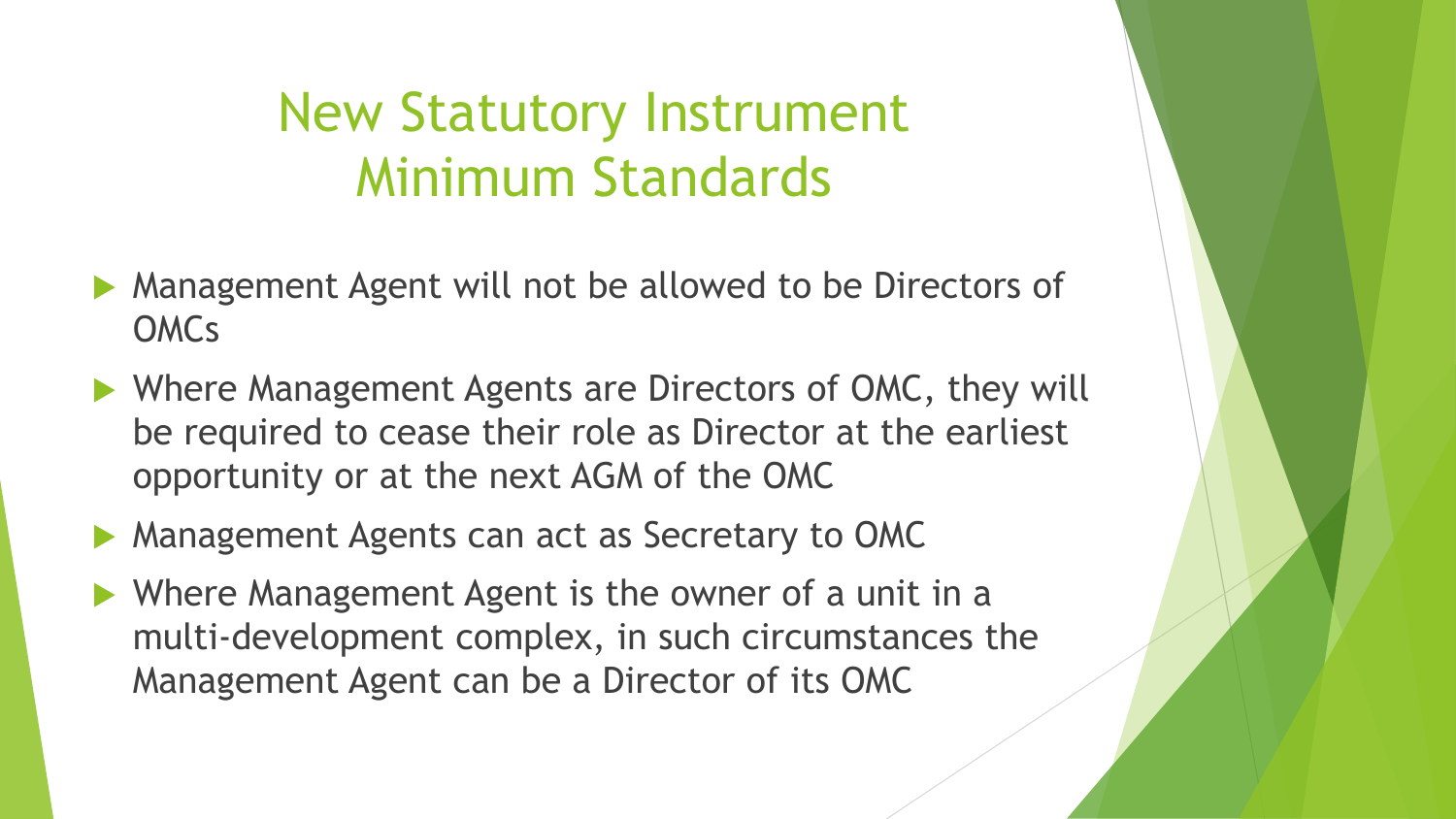#### Prosecutions

- ▶ 17 Offences Defined in the Act
- **PSRA is Prosecuting Authority (summary) for All Offences**
- Section 28 Trading or Advertising Without a **Licence**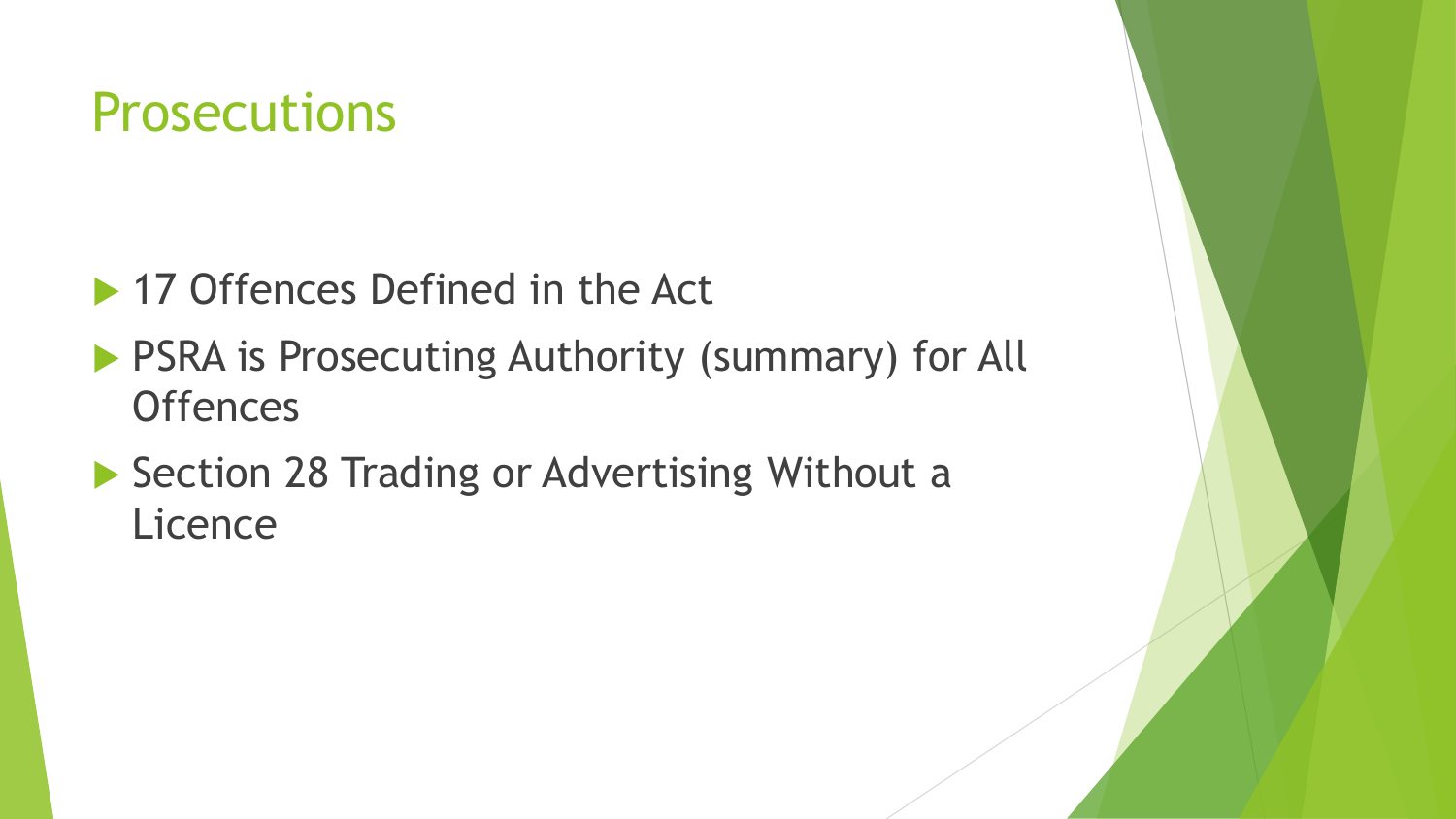#### Sector Engagement and Public Awareness

Consumer awareness

 $\blacktriangleright$  Media campaigns

Attendance at events such as the Ideal Home Show and the National Ploughing Championships

Website